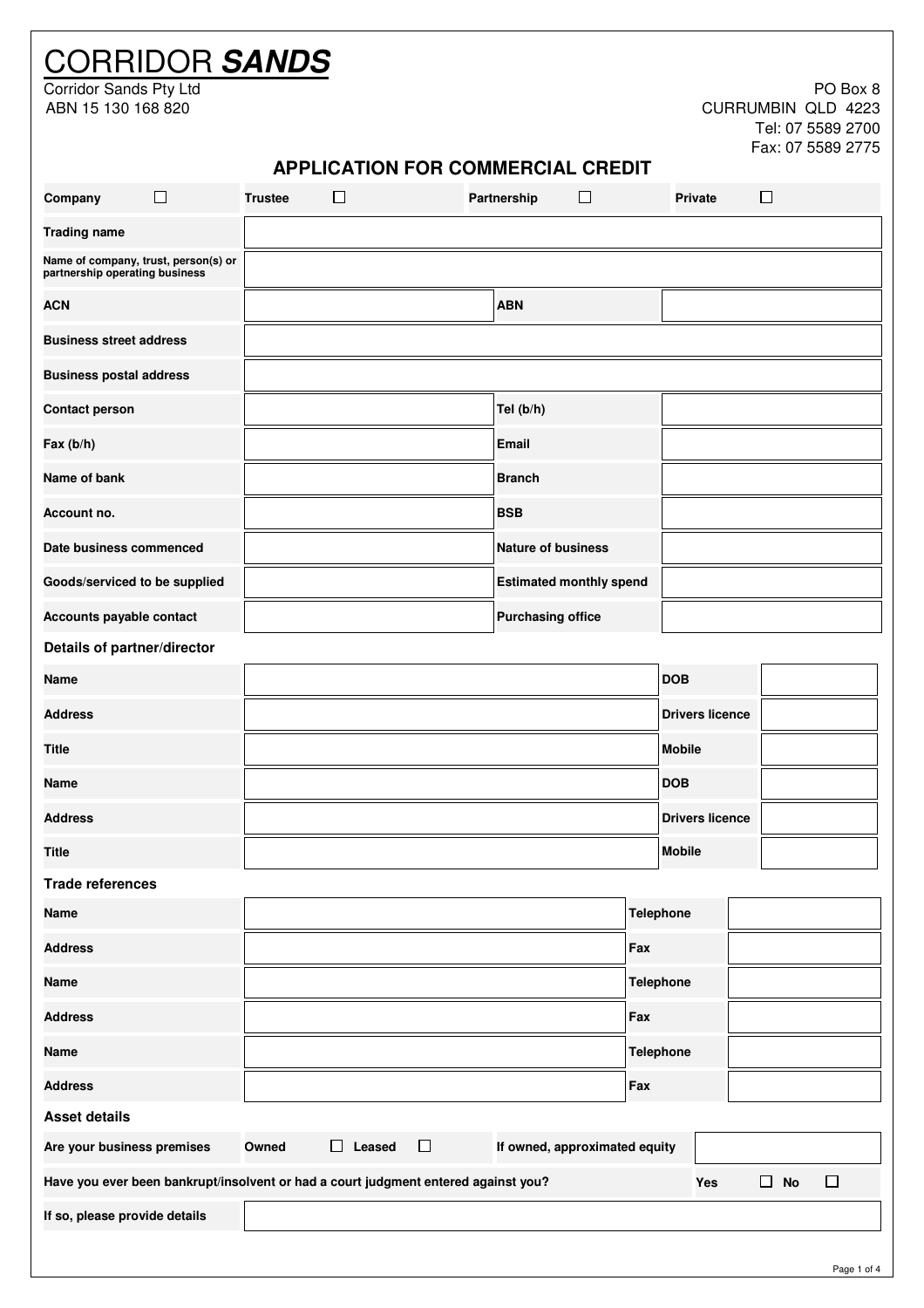# **TERMS AND CONDITIONS**

### **Payment terms**

- 1. The terms of payment are strictly thirty (30) days (or such other period as nominated by<br>the supplier herein) from the date of invoice. Corridor Sands Pty Ltd ABN 15 130 168<br>820 and its related bodies corporate (as that Act 2001) (**Supplier**) may, at any time, unilaterally vary the terms of trade in its absolute and unfettered discretion.
- 2. Should the Applicant not pay for the goods or services supplied by the Supplier in<br>accordance with the credit terms as provided herein, or as agreed in writing by the<br>Supplier from time to time, the Supplier will be ent (a) 10 percent of the amount of the invoice payable; and
	- (b) a further 10 percent per annum payable per year, or part thereof, until payment by the Applicant.

3. Dishonoured cheque fees, bank charges and the like, incurred by the Applicant due to the non clearance of a cheque will be added to the Applicant's account.

### **Jurisdiction**

4. The Applicant acknowledges and agrees that this agreement will be governed by the laws of Queensland, and the laws of the Commonwealth of Australia which are in force in Queensland.

5. The Applicant acknowledges and agrees that any contract for the supply of goods or<br>services between the Supplier and the Applicant is formed at the address of the Supplier.<br>The parties to this agreement submit to the no Queensland and the relevant federal courts and courts competent to hear appeals from those courts.

#### **Security/charges**

- 7. The Applicant charges in favour of the Supplier all of its estate and interest in any real property that the Applicant owns at present and in the future with the amount of its indebtedness hereunder until discharged.
- 8. The Applicant charges in favour of the Supplier all of its estate and interest in any personal property that the Applicant owns at present and in the future with the amount of its indebtedness hereunder until discharged.
- 9. The Applicant appoints as its duly constituted attorney the Supplier's company secretary from time to time to execute in the Applicant's name and as the Applicant's act and deed any real property mortgage, bill of sale or consent to any caveat the Supplier may choose<br>to lodge against real property that the Applicant may own in any Land Titles Office in any<br>state or territory of Australia, even tho
- the Applicant has granted a charge, mortgage or other security over real or personal property, those charges, mortgages or other security interests will continue and co-exist with the obligations and security interests created in this agreement. The Supplier may, at its election, vary the terms of such previous charges, mortgages or other securities to reflect the terms herein.

### **Purpose of credit**

- 11. The Applicant acknowledges and agrees that the credit to be provided to the Applicant by the Supplier is to be applied wholly or predominantly for commercial purposes.
- **Formation of contract**
- 12. Quotations made by the Supplier will not be construed as an offer or obligation to supply in accordance with the quotation. The Supplier reserves the right to accept or reject, at its discretion, any offer to purchase
- 13. Placement of an order, either verbally or in writing, will imply acceptance of the Supplier's offer and of these terms and conditions.

### **Retention of title**

- 14. Title in the goods does not pass to the Applicant until the Applicant has made payment in<br>full for the goods and, further, until the Applicant has made payment in full of all the other<br>money owing by the Applicant to t under a specific contract or on any other account whatsoever).
- 15. Whilst the Applicant has not paid for the goods supplied in full at any time, the Applicant agrees that property and title in the goods will not pass to the Applicant and the Supplier<br>retains the legal and equitable title in those goods supplied and not yet sold.<br>16. Until payment in full has been made to the Sup
- fiduciary capacity for the Supplier and agrees to store the goods in such a manner that they can be identified as the property of the Supplier, and will not mix the goods with other similar goods.
- 17. The Applicant will be entitled to sell the goods in the ordinary course of its business, but until full payment for the goods has been made to the Supplier, the Applicant will sell as agent and bailee for the Supplier and the proceeds of sale of the goods will be held by
- the Applicant on trust for the Supplier absolutely.<br>
18. The Applicant's indebtedness to the Supplier, whether in full or in part, will not be<br>
discharged by the operation of clause 17 hereof unless and until the funds hel
- the Supplier has the right, with or without prior notice to the Applicant, to enter upon any<br>premises occupied by the Applicant (or any receiver, receiver and manager,<br>administrator, liquidator or trustee in bankruptcy of
- custody or control when payment is overdue.<br>20. The Applicant will be responsible for the Supplier's costs and expenses in exercising its<br>rights under clause 19. Where the Supplier's costs any power to enter the premises,<br>
- Applicant against the Supplier, its employees, servants or agents. 21. The Applicant agrees that where the goods have been retaken into the possession of the Supplier, the Supplier has the absolute right to sell or deal with the goods, and if<br>necessary, sell the goods with the trademark or name of the Applicant on those goods,<br>and the Applicant hereby grants an irrevocable lice

necessary to sell the goods bearing the name or trademark of the Applicant.<br>22. For the avoidance of doubt, the Supplier's interest constitutes a 'purchase money<br>security interest' pursuant to the *Personal Property Securi* 

23. The Supplier reserves the right to withdraw credit at any time, whether the Applicant is in default under the terms of this agreement or not.

24. Upon cancellation with or without notice all liabilities incurred by the Applicant become immediately due and payable to the Supplier.

### **Indemnity**

25. The Applicant agrees to indemnify the Supplier and keep the Supplier indemnified against any claim. This indemnity includes any legal fees and expenses the Supplier incurs in order to enforce its rights, on an indemnity basis.

#### **Provision of further information**

- 26. The Applicant undertakes to comply with any request by the Supplier to provide further information for the purpose of assessing the Applicant's creditworthiness, including an updated credit application.
- 27. If the Applicant is a corporation (with the exception of a public listed company), it must advise the Supplier of any alteration to its corporate structure (for example, by changing<br>directors, shareholders, or its constitution). In the case of a change of directors or<br>shareholders the Supplier may ask for new gu indemnity.

### **Corporations**

28. If the Applicant is a corporation, the Applicant warrants that all of its directors have<br>signed this agreement and that all of its directors will enter into a guarantee and<br>indemnity with the Supplier in relation to th

### **Trustee capacity**<br>29 If the Applic

- If the Applicant is the trustee of a trust (whether disclosed to the Supplier or not), the Applicant warrants to the Supplier that:<br>
(a) the Applicant enters into this age
- the Applicant enters into this agreement in both its capacity as trustee and in its personal capacity; (b) the Applicant has the right to be indemnified out of trust assets;
	-
- (c) the Applicant has the power under the trust deed to sign this agreement; and (d) the Applicant will not retire as trustee of the trust or appoint any new or additional
- trustee without advising the Supplier. 30. The Applicant must give the Supplier a copy of the trust deed upon request.

### **Partnership**<br>31. If the A

- 31. If the Applicant enters into this agreement as partners, the Applicant warrants that all of the partners have signed this agreement and that all of the partners will enter into a guarantee and indemnity with the Supplier in relation to the Applicant's obligations to the **Supplier**
- If the Applicant is a partnership, it must not alter its partnership (for example, adding or removing partners or altering its partnership agreement) without advising the Supplier. In the case of a change of partners, the Supplier may ask for new guarantors to sign a guarantee and indemnity.

**Insolvency**  33. If the Applicant becomes insolvent, the Applicant remains liable under this agreement for payment of all liabilities incurred hereunder. The Applicant remains liable under this agreement even if the Supplier receives a dividend or payment as a result of the Applicant being insolvent.

### **Waiver**

- 34. A waiver of any provision or breach of this agreement by the Supplier must be made by<br>an authorised officer of the Supplier in writing. A waiver of any provision or breach of this<br>agreement by the Applicant Supplicant
- - (a) under section 95 to receive notice of intention to remove an accession;
	- (b) under section 118 to receive notice that the Supplier intends to enforce its security interest in accordance with land law; (c) under section 121(4) to receive a notice of enforcement action against liquid assets;
	- (d) under section 129 to receive a notice of disposal of goods by the Supplier purchasing the goods;
	-
	- (e) under section 130 to receive a notice to dispose of goods; (f) under section 132(2) to receive a statement of account following disposal of goods;  $(g)$  under section 132(4) to receive a statement of account if no disposal of goods for
		- each 6 month period;
	- (h) under section 135 to receive notice of any proposal of the Supplier to retain goods; (i) under section 137(2) to object to any proposal of the Supplier to retain or dispose of goods;
	- (j) under section 142 to redeem the goods; (k) under section 143 to reinstate the security agreement; and
	-
	- (l) under section 157(1) and 157(3) to receive a notice of any verification statement.
- **Costs**  36. The Applicant must pay for its own legal, accounting and business costs and all costs incurred by the Supplier relating to any default by the Applicant. The Applicant must also
- pay for all stamp duty and other taxes payable on this agreement (if any). 37. The Applicant will pay the Supplier's costs and disbursements incurred in pursuing any recovery action, or any other claim or remedy, against the Applicant, including collection<br>costs, debt recovery fees and legal costs on an indemnity basis. Such costs and<br>disbursements will be due and payable by the Applic
- 38. The Applicant acknowledges and agrees that payments by the Applicant will be applied by the Supplier as follows. (a) Firstly, in payment of any and all collection costs and legal costs in accordance with
	- clauses 19 and 37.
	- Secondly, in payment of any interest incurred in accordance with clause 41.<br>(c) Thirdly, in payment of the outstanding invoice(s). Thirdly, in payment of the outstanding invoice(s).
- 
- **Taxes and duty**
- 39. The Applicant must pay GST on any taxable supply made by the Supplier to the Applicant under this agreement. The payment of GST is in addition to any other consideration payable by the Applicant for a taxable supply.
- If as a result of:
	- (a) any legislation becoming applicable to the subject matter of this agreement; or<br>(b) any changes in legislation or its interpretation by a court of competent jurisdiction or<br>by any authority charged with its administrat

the Supplier becomes liable to pay any tax, duty, excise or levy in respect of the amounts received from the Applicant, then the Applicant must pay the Supplier these additional amounts on demand.

### **Interest rates**

41. The interest rate on any outstanding debts is a fixed rate of 15 percent per annum. **Set-off**<br>42 Al

42. All payments required to be made by the Applicant under this agreement will be made<br>free of any set-off, or counterclaim and without deduction or withholding.<br>43. Any amount due to the Supplier from time to time may be

which may be or may become payable to the Applicant by the Supplier.

**Miscellaneous**<br>44 The Suppl 44. The Supplier is not liable for any loss caused to the Applicant by reason of strikes, lockouts, fires, riots, war, embargoes, civil commotions, acts of God or any other activity

- beyond the Supplier's control. 45. In relation to the supply of goods, the Supplier's liability is limited to:
	- (a) replacing the goods or supplying similar goods;
	- (b) repairing the goods;
- (c) providing the cost for replacing the goods or for acquiring equivalent goods; and (d) providing the cost for having the goods repaired. 46. In relation to the supply of services, the Supplier's liability is limited to:
- 
- (a) supplying the service again; or
- 
- (b) providing for the cost of having the services supplied again.<br>47. The Supplier is not liable, whether claims are made or not, for loss of profit, economic or<br> financial loss, damages, consequential loss, loss of opp
- or any other indirect loss suffered by the Applicant. 48. The Applicant will, at the request of the Supplier, execute documents and do such further acts as may be required for the Supplier to register the security interest granted by the Applicant under the PPSA.
- 49. The Applicant agrees to accept service of any document required to be served, including any notice under this agreement or the PPSA or any originating process, by prepaid post at any address nominated in this application or any other address later notified to the Supplier by the Applicant or the Applicant's authorised representative.
- 50. The Applicant further agrees that where we have rights in addition to those under part 4<br>of the PPSA, those rights will continue to apply.<br>51. The Applicant irrevocably grants to the Supplier the right to enter upon th
- property or premises, without notice, and without being in any way liable to the Applicant<br>or to any third party, if the Supplier has cause to exercise any of their rights under<br>sections 123 and/or 128 of the PPSA, and the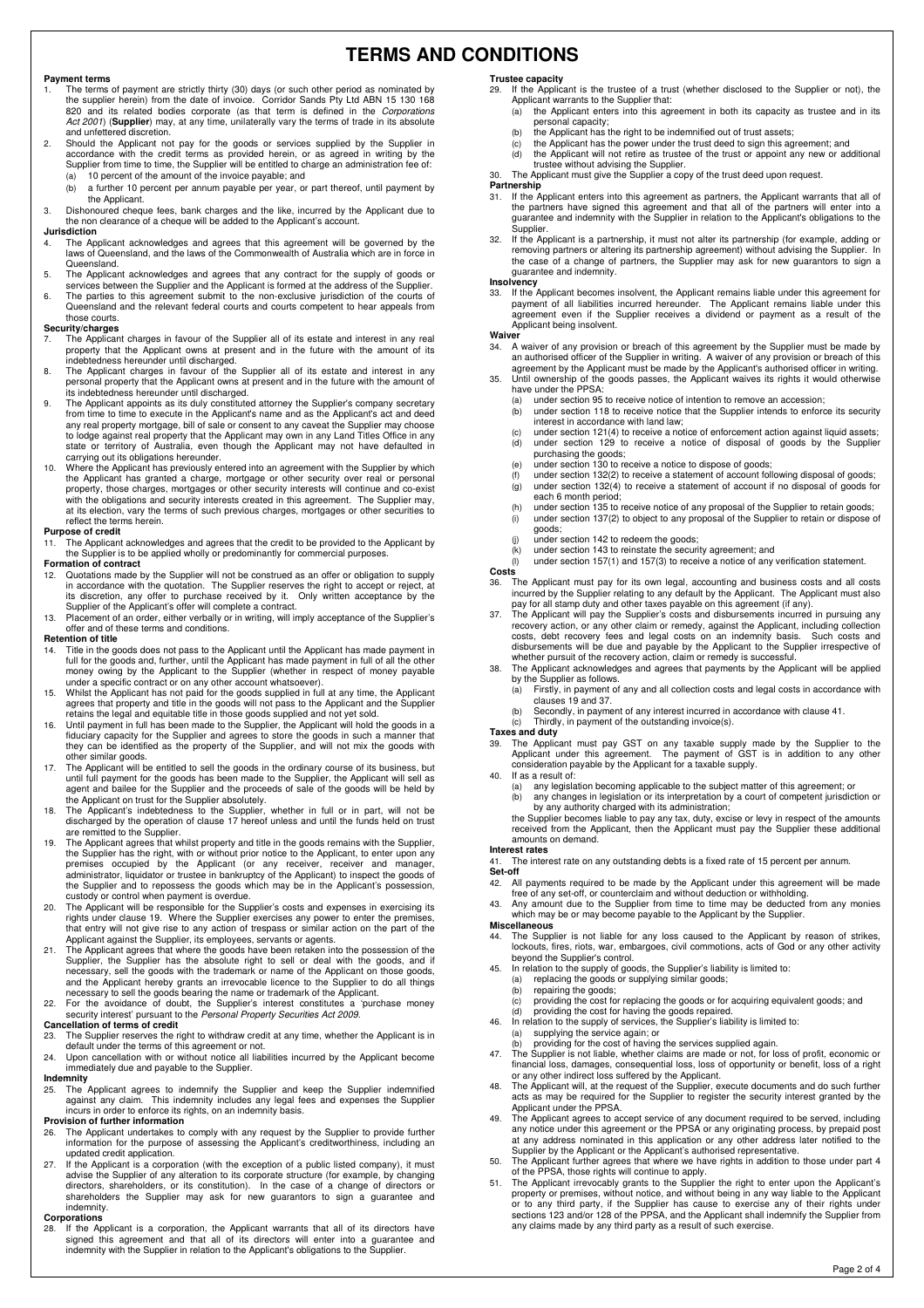52. Nothing in this agreement shall be read or applied so as to purport to exclude, restrict or modify or have the effect of excluding, restricting or modifying the application in relation to the supply of any goods and/or services pursuant to this agreement of all or any of the<br>provisions the *Competition and Consumer Act 2010* or any relevant State or Federal<br>Legislation which by law cannot be excluded, r

#### **Severance**

- 53. If any provision of this agreement is not enforceable in accordance with its terms, other provisions which are self-sustaining are, and continue to be, enforceable in accordance with their terms.
- 54. If any part of this agreement is invalid or unenforceable, that part is deleted and the remainder of the agreement remains effective.

### **Variation**

- 55. The Applicant agrees that these terms and conditions may be varied, added to, or amended by an authorised officer of the Supplier at any time by written notice to the Applicant.
- 56. Any proposed variation to these terms and conditions by the Applicant must be requested in writing. The Supplier may refuse any such request without providing reasons either orally or in writing.

#### **Consent to register**

- The Applicant hereby consents to the Supplier recording the details of this Agreement on the Personal Property Securities Register and agrees to do all things necessary and<br>reasonably required by the Supplier to effect such registration.<br>58. The Applicant waives any right or entitlement to receive notice of th
- security interest(s) created by this instrument on the Personal Property Securities Register.

- **Entire agreement**  59. This agreement constitutes the entire agreement between the parties relating in any way to its subject matter. All previous negotiations, understandings, representations, warranties, memoranda or commitments about the subject matter of this agreement are merged in this agreement and are of no further effect. No oral explanation or information provided by a party to another affects the meaning or interpretation of this agreement or constitutes any collateral agreement, warranty or understanding. **Privacy Act**
- 60. The Applicant agrees to the terms of the Privacy Act 1988 authorisation contained in this document.

The Applicant hereby applies for the opening of an account and provides the above information in support thereof. I am/We are authorised to sign this credit application form on behalf of the Applicant and the information given is true and correct to the best of my/our knowledge.

| <b>Signature</b> | Signature            |  |
|------------------|----------------------|--|
| Name (print)     | Witness name (print) |  |
| <b>Position</b>  | <b>Date</b>          |  |
| <b>Date</b>      |                      |  |
| <b>Signature</b> | Signature            |  |
| Name (print)     | Witness name (print) |  |
| <b>Position</b>  | Date                 |  |
| Date             |                      |  |

| FOR COMPLETION BY THE SUPPLIER |  |                         |  |  |
|--------------------------------|--|-------------------------|--|--|
| <b>Account number</b>          |  | <b>Amount of credit</b> |  |  |
| Approved                       |  | <b>Received by</b>      |  |  |
| <b>Date</b>                    |  |                         |  |  |

### **ACCOUNT APPROVED FOR CASH ON DELIVERY / 7 DAYS / 14 DAYS / 30 DAYS**

(supplier to nominate)

### **PRIVACY ACT 1988 AUTHORISATION**

To enable the Supplier to assess the credit application or to review any existing credit, the Applicant and Guarantors authorise the Supplier to obtain:

- 1. from a credit reporting agency a credit report containing personal information about the Applicant and Guarantors in relation to credit provided by the Supplier (section 18K(1)(a) of the Privacy Act 1988);
- 2. a report from a credit reporting agency containing personal information about the Applicant and the Guarantors (section 18K(1)(b) of the Privacy Act 1988); and
- 3. a report containing information about the Applicant's and the Guarantors' commercial activities or commercial credit worthiness from a business which provides information about the commercial credit worthiness of a person or an entity in relation to credit provided by the Supplier (section 18L (4) of the Privacy Act 1988).

The Applicant authorises the Supplier to provide certain personal information about the Applicant under section  $18E(8)(c)$  of the *Privacy Act 1988*. information which may be given to an agency is covered by section 18E(1) of the Privacy Act 1988 and includes:

- 1. the fact that application for credit has been made;<br>2. the fact that the Supplier is a credit provider to the
- the fact that the Supplier is a credit provider to the Applicant;
- 3. payments which become overdue more than 60 days;
- 4. advice that payments are no longer overdue;
- 5. cheques drawn by the Applicant in excess of \$100 that have been dishonoured more than once;
- 6. in specified circumstances, that in the opinion of the Supplier the Applicant has committed a serious credit infringement;
- 7. that the credit provided to the Applicant by the Supplier has been discharged.

In accordance with section 18N(1)(b) of the Privacy Act 1988, the Applicant authorises the Supplier to give and obtain from credit providers named in this credit application and credit providers that may be named in a credit report issued by a credit reporting agency information about the Applicant's credit arrangement. The Applicant acknowledges that the information can include any information about the Applicant's credit worthiness, credit standing, credit history or credit capacity that credit providers are allowed to give or receive from each other under the Privacy Act 1988.